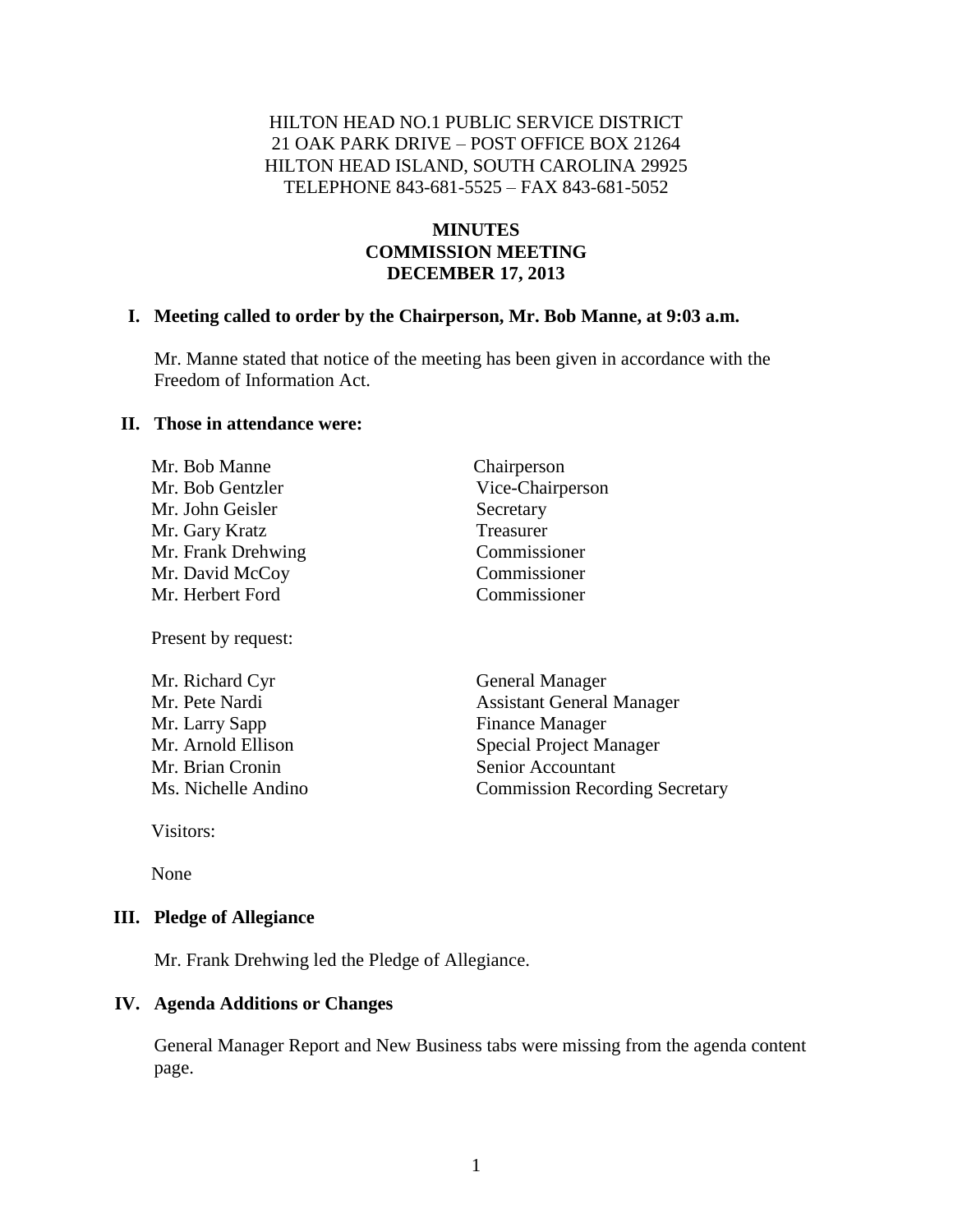## **V. Adoption of Draft Minutes of the November 19, 2013 Regular Meeting**

Action

 Mr. Kratz moved to adopt the minutes of the November 19, 2013, regular meeting as amended. Mr. Drehwing seconded. The motion passed unanimously.

#### **VI. Adoption of Draft Minutes of the November 19, 2013 Strategic Planning Session**

Action

• Mr. Drehwing moved to adopt the minutes of the November 19, 2013, strategic planning session as amended. Mr. Kratz seconded. The motion passed unanimously.

#### **VII. Public Comment on Non-Agenda Items**

None

#### **VIII. Election of the 2014 Commission Officers**

Key Discussion Points

• Per the Commission by-laws, the Commission nominates officers for the coming year at its regular November meeting and then votes on the nominations at its regular December meeting.

Action

 Mr. Drehwing moved that the board elect the same slate as presently seated. Mr. Geisler seconded. The motion passed unanimously.

#### **IX. Approval of the Commission 2014 Meeting Dates and Holiday Calendar**

Key Discussion Points

- Mr. Nardi presented the Proposed 2014 Commission Meeting Dates and Holiday Calendar for board review.
- Mr. Ford stated that he will not be present for the January  $28<sup>th</sup> 2014$  and February  $25<sup>th</sup>$ 2014 Commission Meetings.

Action

• Mr. Drehwing moved that the board adopt the Proposed 2014 Commission Meeting Dates and Holiday Calendar. Mr. Kratz seconded. The motion passed unanimously.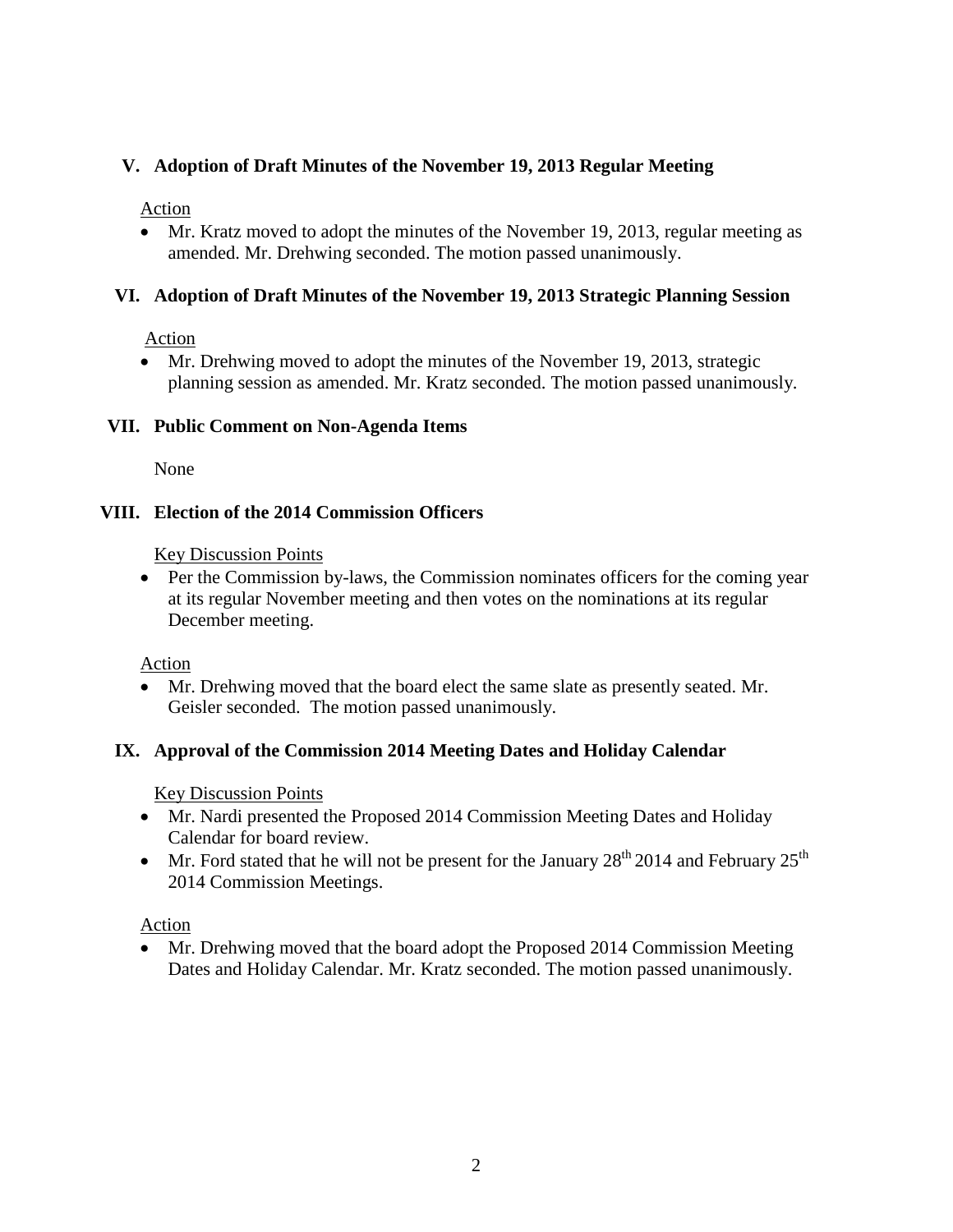# **X. FY'14 Strategic Plan**

#### Key Discussion Points

- The cycle began in November when the PSD Commission holds its annual Strategic Planning Workshop to determine strategic goals for the coming fiscal year, which begins in July. The cycle continues as PSD staff uses the Strategic Plan's Directives to develop a Staff Work Plan for the next fiscal year. Each fiscal year concludes in June.
- The Commission reviewed the Significant Future Challenges and Issues. Areas of focus were: Island Demographics; Government Environment Financial; and Technology and Science.
- The Board reviewed their eight Strategic Goals to ensure that they are still current and in line with the direction of the Board. There were no changes made.
- The Board reviewed and revised the Strategic Goals and Directives, there were proposed revisions. Staff provided clean copies of the revised documents for vote at the December 17 Commission meeting.

#### Action

• Mr. Gentzler moved to adopt the FY'14 Strategic Plan. Mr. Drehwing seconded. The motion passed unanimously.

## **XI. Review and Approve FY'13 CAFR**

### Key Discussion Points

- A draft of the District's Comprehensive Annual Financial Report (CAFR) for the fiscal year end 2013was presented for review.
- The Committee and staff reviewed the Major Components of this year's CAFR.
- Introductory Sections were reviewed and all changes have been incorporated into the FY'13 CAFR.
- Supplemental and Financial and Statistical Sections was reviewed and updated.
- Mr. Geisler recommends adding the General Manager's name to the letter on page 8.
- The Finance Committee recommended the adoption of the 2013 CAFR with recommended revisions.
- Mr. Geisler inquired as to any potential changes to employee benefits, (i.e. Affordable Healthcare Act and Retirement Benefits). It was recommended that this topic be reviewed by HR Committee.

#### Action

• Mr. Geisler move to approve CAFR. Mr. Kratz seconded. The motion passed unanimously.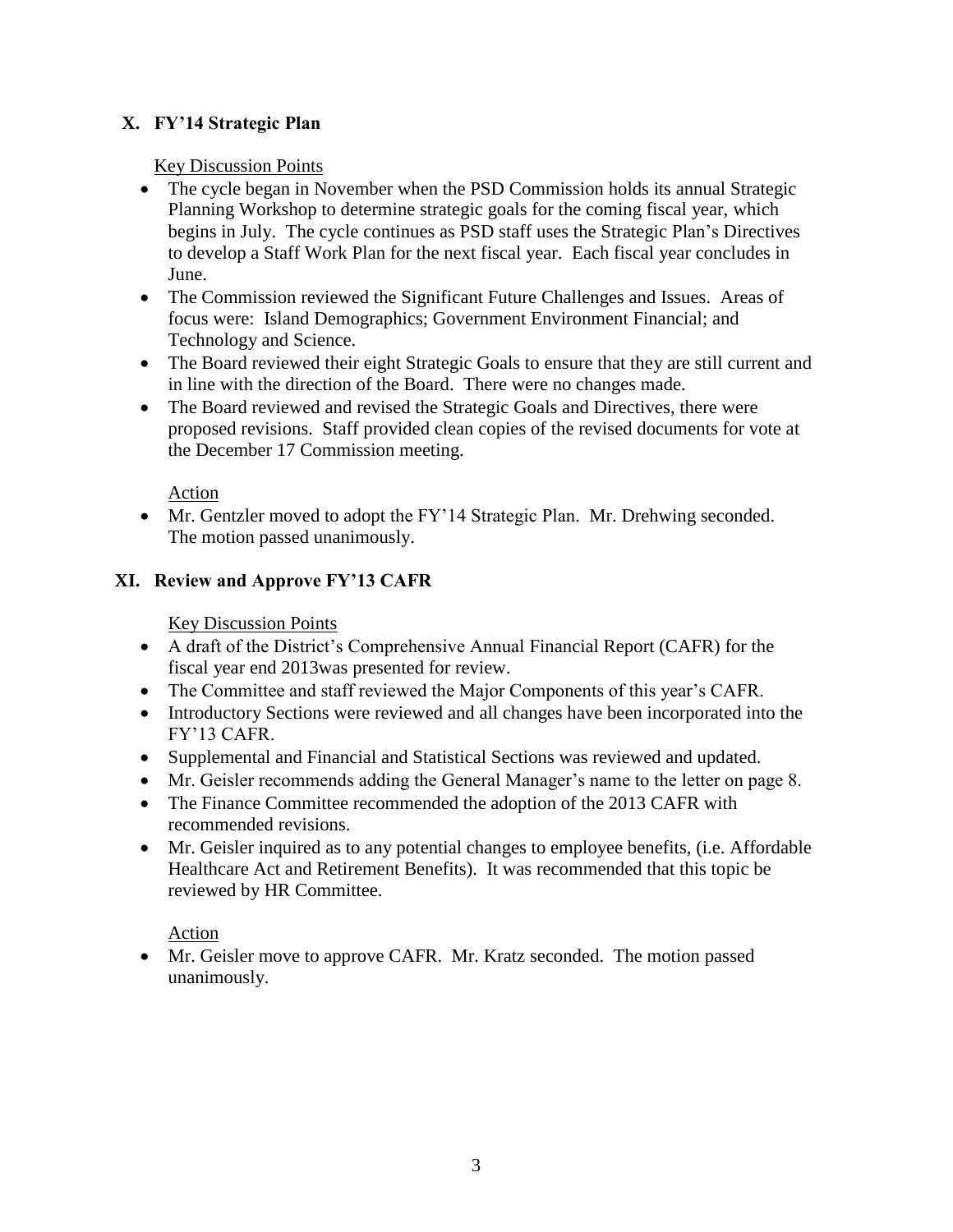#### **XII. Commissioner & Committee Reports**

### **A. Finance Committee**

#### Key Discussion Points

• The Committee and staff met on December 13 to review the major components of the FY'13 CAFR.

## **B. Planning and Operations Committee**

#### Key Discussion Points

• The Committee met on November 19 to discuss the Strategic Planning Session, which took place at 12:19pm.

# **C. Long Range Water Supply Planning Committee**

## Key Discussion Points

• The Committee has scheduled a meeting for January 27, 2014 at 2:00 pm.

## **D. Community Relations and Personnel Committee**

## Key Discussion Points

• The Committee met on January 15, 2014 to discuss and review succession planning, service line protection programs, 2014 legislative agenda and affordable care act.

# **XIII. Staff Reports**

# **A. Community Involvement Report**

#### Key Discussion Points

- The PSD Holiday Luncheon will be held at noon on Friday, December  $20<sup>th</sup>$ .
- An annual report edition of On the Waterfront for mailing in January is being prepared. Stories to date are: RO Plant capacity expansion; Baygall sewer project; League of Women Voters water forum; Commission strategic planning workshop recap; PSD sludge is PCBs-free; AA+ bond rating affirmation; MarCom Gold Award for website; CAFR.
- The community room was booked by nine different groups in November.
- Through November, \$447 has been raised for Bucks for a Better Island through Community Room user donations.
- Work on the Baygall pump station is nearing completion. Installation of sewer lines in the project area is underway. A Project Open House for property owners was held on December 12. Multiple owners already have applied for Project SAFE connection grants.
- Mr. Ford complimented the staff on their customer service support.